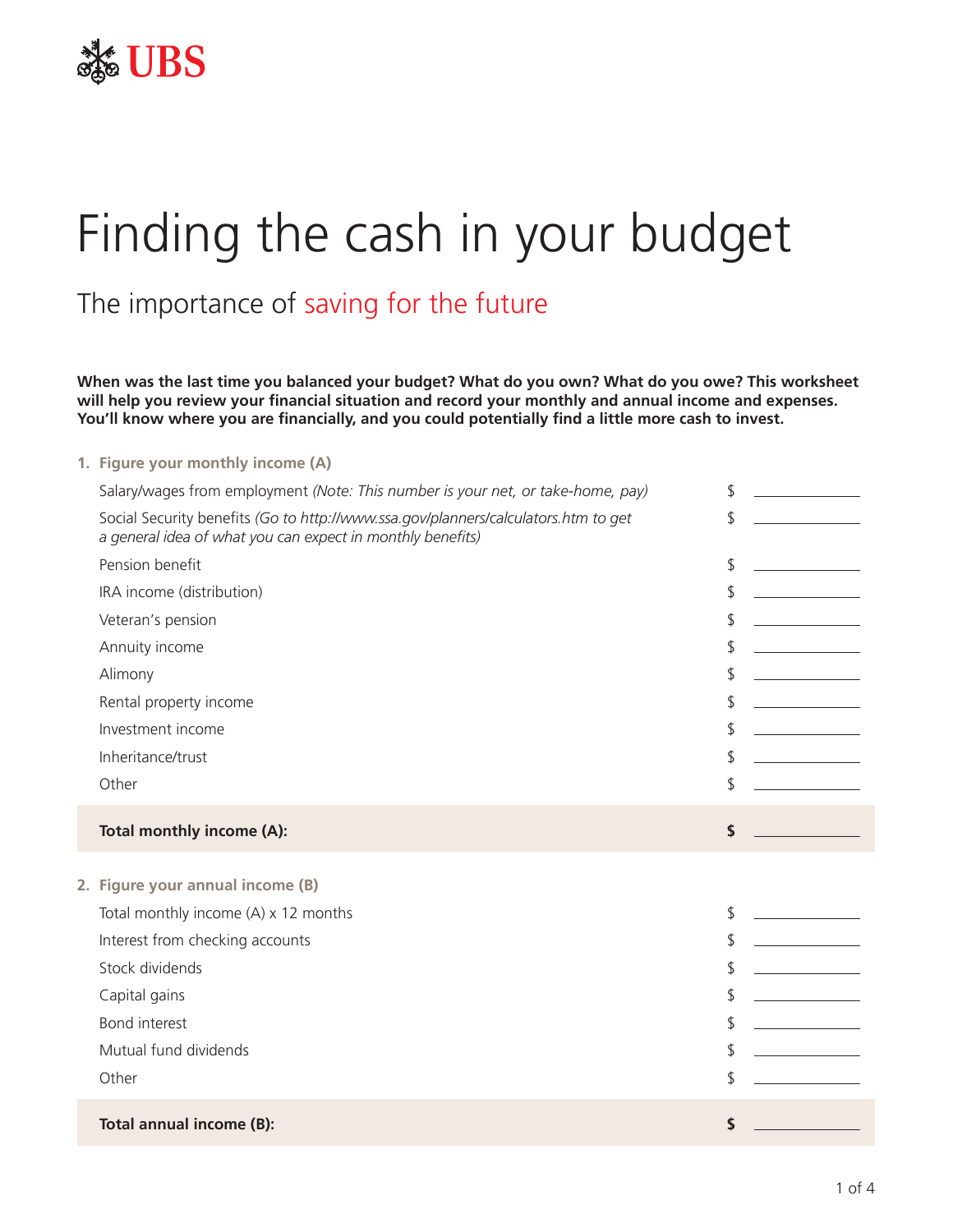**3. Track your monthly expenses (C)**

| <b>Housing</b>                             |                                                    | <b>Clothing, grooming</b>                |                                          |
|--------------------------------------------|----------------------------------------------------|------------------------------------------|------------------------------------------|
| Rent or mortgage                           | \$                                                 | Purchases                                | $\frac{1}{2}$                            |
| Maintenance or condo fee                   | \$                                                 | Dry cleaning                             | $\sqrt{2}$                               |
| Lawn, gardening service                    | \$<br><u> 1990 - Jan Barnett, politik e</u>        | Shoe repair                              | $\frac{1}{2}$                            |
| Cleaning                                   | \$                                                 | Hair care                                | $\mathfrak{D}$                           |
| <b>Utilities</b>                           |                                                    | <b>Entertainment</b>                     |                                          |
| Electric                                   | \$                                                 | <b>Movies</b>                            | $\frac{1}{2}$                            |
| Gas and oil                                | \$<br><u> 1990 - Jan Barnett, fransk politiker</u> | Video or DVD rentals                     | \$                                       |
| Telephone                                  | \$                                                 | Health/fitness club                      | \$                                       |
| Internet connection                        | \$                                                 | Sports-self or children                  | \$                                       |
| Water/sewer                                | \$                                                 | Theater, concerts                        | $\updownarrow$                           |
| Garbage                                    | \$                                                 | Exercise classes                         | $\frac{1}{2}$                            |
| Cable TV                                   | \$                                                 | Parties                                  | $\mathfrak{D}$                           |
| Cell phone                                 | \$                                                 |                                          |                                          |
|                                            |                                                    | Other                                    |                                          |
| <b>Food, transportation</b>                |                                                    | Fees for bank, other accounts            | \$                                       |
| Groceries (average)                        | \$                                                 | Contribution to retirement<br>savings    | $\mathsf{\$}$                            |
| Restaurants snacks<br>(coffee, soda, etc.) | \$                                                 | Contribution to other savings            | \$                                       |
|                                            |                                                    |                                          |                                          |
| Car payment or lease                       | \$                                                 | Payments on credit card debt             | \$                                       |
| Gas                                        | \$                                                 | Payments of other debt                   | $\frac{1}{2}$<br><u> 1999 - Jan Jawa</u> |
| Subway, bus or train                       | \$                                                 | Any self-employment business<br>expenses | $\frac{1}{2}$                            |
| <b>Medical</b>                             |                                                    | Gifts/presents                           | \$                                       |
| Health insurance                           | \$                                                 |                                          |                                          |
| Doctor and dental visits                   | \$                                                 |                                          |                                          |
| Prescriptions/medications                  | \$                                                 | Total monthly expenses (C): \$           |                                          |
| Chiropractor                               | \$                                                 |                                          |                                          |
| Eye doctor/vision wear                     | \$                                                 |                                          |                                          |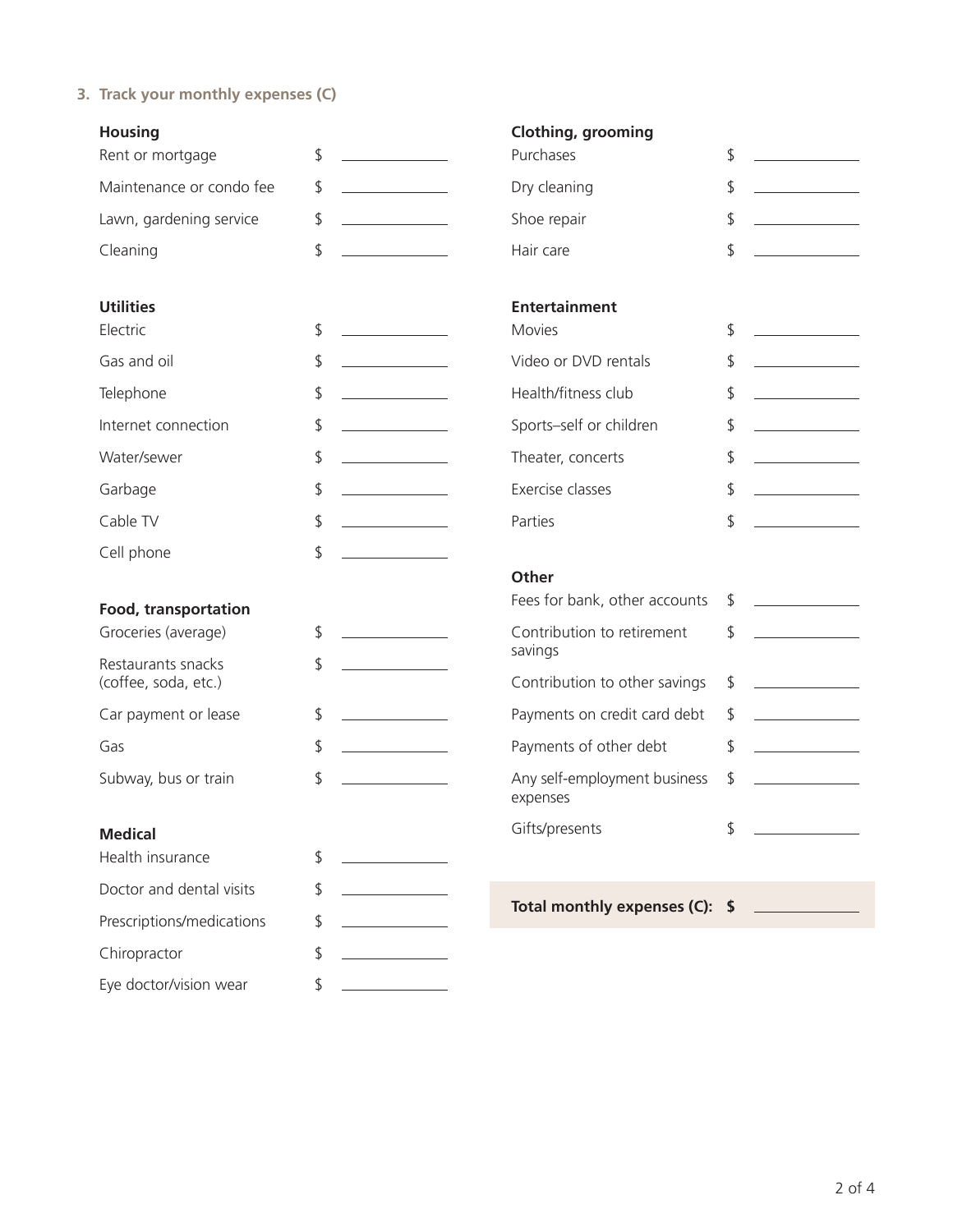| 4. Figure your annual expenses (D)        |                                        |               |                                                   |
|-------------------------------------------|----------------------------------------|---------------|---------------------------------------------------|
| Total monthly expenses (C)<br>x 12 months | \$<br><b>Other</b><br>Home maintenance | \$            |                                                   |
| Medical care/services                     | \$<br>Vacations                        | \$            |                                                   |
|                                           | Education                              | \$            |                                                   |
| <b>Insurance</b>                          | Hobbies                                | \$            |                                                   |
| Auto                                      | \$<br>Books and magazines              | \$            |                                                   |
| <b>Disability</b>                         | \$<br>Other expenses                   | \$            |                                                   |
| Homeowners or tenant                      | \$                                     |               |                                                   |
| Life                                      | \$<br>Total annual expenses (D):       | $\mathsf{\$}$ | <u> 1999 - Johann Barnett, fransk politiker (</u> |
| Long-term care                            | \$                                     |               |                                                   |
| Other                                     | \$<br>Your annual cash flow summary    |               |                                                   |
| <b>Taxes</b>                              | Total <b>annual income</b> (B)         | \$            |                                                   |
| Federal                                   | \$<br>Minus                            |               |                                                   |
| State                                     | \$<br>Total <b>annual expenses</b> (D) | \$            |                                                   |
| Local/property                            | \$<br>Equals                           |               |                                                   |
|                                           | A surplus or shortfall of              | \$            |                                                   |

### **Reinventing your budget**

Sure, it may seem tough finding the money to save for retirement. It's hard to save for retirement and make it a priority. You could have childcare expenses, or you may be trying to save for college tuition. Maybe you're planning for a major purchase, such as a car or new home. Possibly you're supporting an aging parent. Does it seem like too many things are competing for your paycheck? The fact is, people at all income levels find themselves struggling just to make ends meet.

#### **Budgeting for a better retirement**

Keeping tabs on your spending is only the first step. What you do with your findings is critical in establishing the habit of saving money. The table below shows how making just a few small sacrifices can add up to a better retirement deal.

| <b>Small sacrifices</b> |              |                         |                            |  |
|-------------------------|--------------|-------------------------|----------------------------|--|
| Give up                 | How often    | <b>Monthly expenses</b> | Value if invested 25 years |  |
| Coffee and bagel        | Twice a week | \$20                    | \$19,147                   |  |
| Lunch out               | Twice a week | \$50                    | \$47,868                   |  |
| Dinner out              | Once a week  | \$100                   | \$95,737                   |  |
| Movie ticket            | Once a month | \$10                    | \$9,574                    |  |
| Video rental            | Once a month | \$6                     | \$5,754                    |  |
| Vending soda            | Once a day   | \$12                    | \$11,488                   |  |

#### FOR ILLUSTRATIVE PURPOSES ONLY. This illustration assumes an investment in a tax-deferred retirement account in which you hypothetically earn an average annual rate of return equivalent to 8%, compounded monthly. This is a what-if scenario and is not based on (or predicting the performance of) any specific investment or savings strategy. In the real world, most investments will move up and down with the market over time, producing higher or lower actual returns for you. Your returns are not guaranteed.